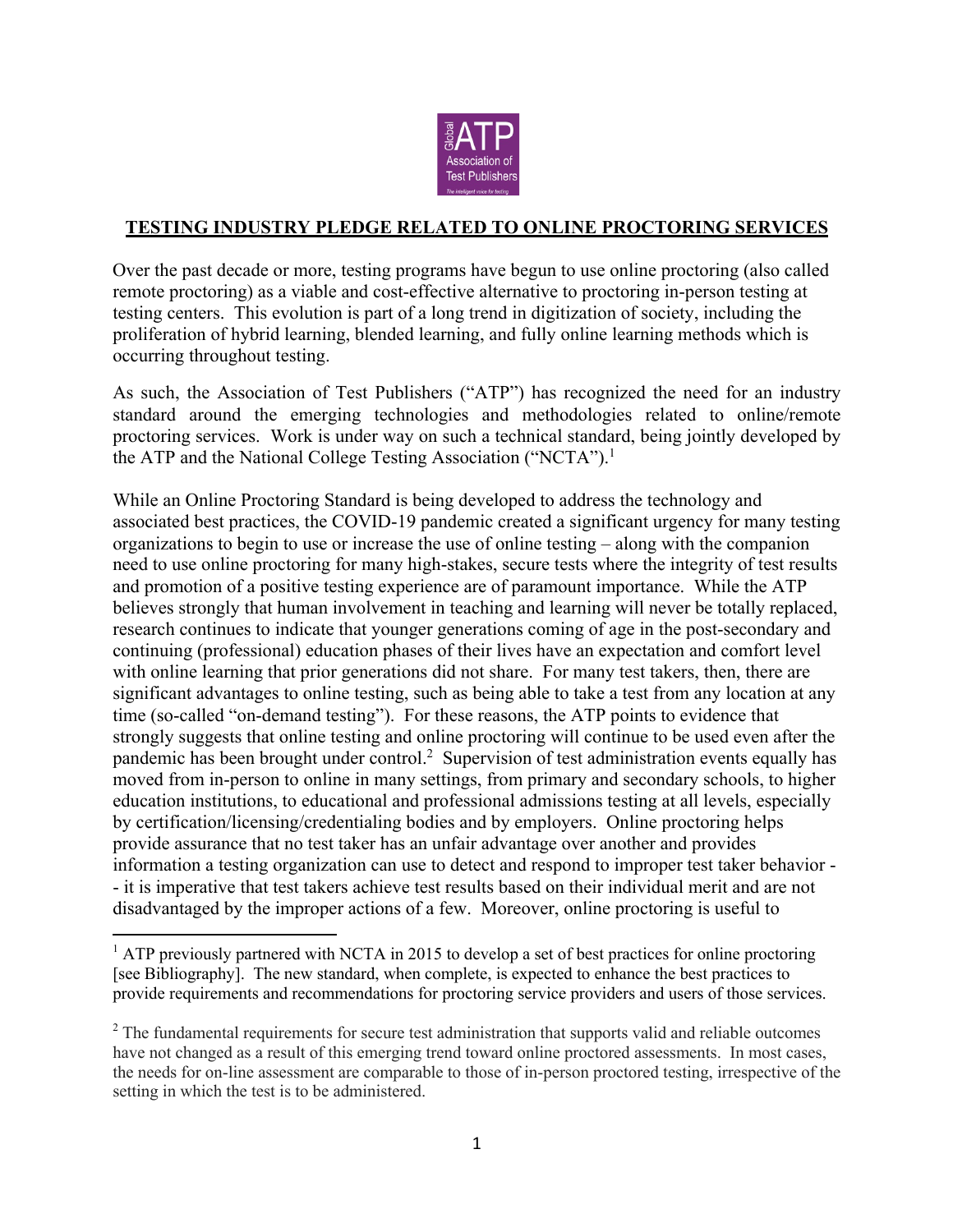confirm the test taker's identity, thereby assuring that the individual taking a test is indeed the individual who registered or applied for the test.

Despite the advantages of on-demand testing and online proctoring, criticism has arisen claiming that proctoring software may be inherently biased or trained to discriminate against some test takers, and in some cases is violating individuals' privacy rights. The most notable example is a December 2020 letter from six United States Senators sent to three proctoring providers, seeking responses to specific concerns. Similar concerns have arisen in Europe and Asia/Australia, that online proctoring may not adequately protect the privacy rights of individual test takers.

In light of these developments, to facilitate a coordinated response to such criticism, and in recognition of the likely continued need for secure online testing and programs to use proctoring services, the ATP firmly believes it is in the best interests of all testing organizations and other users of online proctoring to articulate a set of guiding parameters for the responsible deployment of remote proctoring solutions. Developing a comprehensive series of independent, foundational guidance components related to online proctoring services will enable the industry to address the concerns and perceived problems with these services, to clarify the fundamental purposes for online proctored assessments, and to establish focused policy parameters that guide test owners/sponsors and service providers in the development and provision of these services while providing test takers with reasonable assurances about the privacy of their data and the validity of their testing outcomes.  $3$  Thus, the ATP Pledge seeks to articulate a balanced evaluation of all of the relevant factors at play in the use of online proctoring.

The ATP is uniquely positioned to coordinate and develop this effort to produce an industry Pledge having universal application around the world. The ATP is the only testing organization covering the entire global spectrum (e.g., North America, Europe, China, India, the Middle East, and other countries), giving it immediate access to over a hundred test owners and testing vendors who are ATP members, as well as the ability to address many other non-member testing organizations who are interested in collaborating with the ATP on a project of this nature. <sup>4</sup>Moreover, since the use of online proctoring is global, the issues being raised are in fact shared in common by members of the testing industry and community around the world. Among the

<sup>&</sup>lt;sup>3</sup> The ATP acknowledges the difficulty for any set of principles to provide absolute "assurances" to test takers; however, the ATP firmly believes that adoption of this Pledge will help adopting organizations protect the personal information and test results of test takers and thus contribute to a fair online proctoring environment.

<sup>&</sup>lt;sup>4</sup> For example, online proctoring may be used to confirm the test taker's identity, thereby assuring that the individual taking a test is the individual who registered/applied for the test (i.e., preventing an imposter from taking the test). Moreover, online proctoring provides test integrity documentation that helps assure that no test taker has an unfair advantage over another; this information enables a testing organization to detect improper test taker behavior and, in the process, equally confirm the lack of improper actions by test takers in the same cohort group. It is imperative that test takers achieve test results based on their individual merit and are not disadvantaged by the improper actions of a few.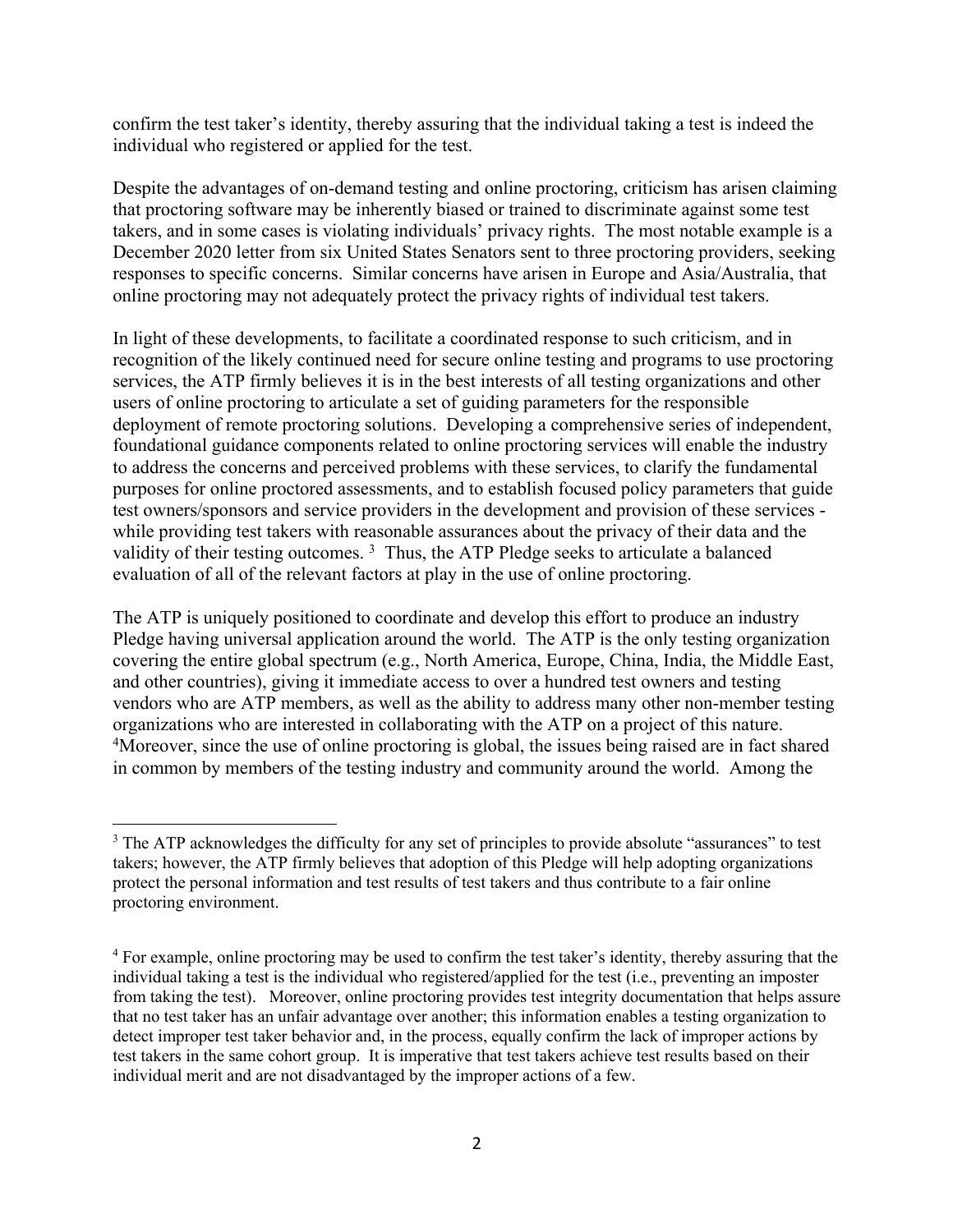most pressing issues surrounding online proctoring are helping manage services and contribute to results that can:

- 1. Assure that results of tests taken using online proctoring are valid, achieved with integrity, and safely used to make education and employment decisions or to award credentials, certifications, or licenses.
- 2. Assure that only test taker personal information (PI) necessary for the process is collected and used to minimize the exposure of PI;
- 3. Assure that test takers understand what PI is being collected, how it is being used, where it is being stored, and with whom it is being shared;
- 4. Assure, to the maximumextent possible, that the outcomes of tests taken using online proctoring are statistically comparable to tests taken via other established proctoring modalities, such as in-person proctored testing;
- 5. Assure that online proctoring solutions do not introduce bias into the testing experience that adversely and unequally impacts test taker outcomes;
- 6. To the extent online proctoring solutions utilize artificial intelligence (AI) systems, the developer of the AI system, as well as any user (e.g., test sponsor) has a responsibility to understand and explain if such uses are for the purposes of processing data unrelated to an eventual report, making designations or reporting back to a test sponsor, or when and how it may contribute to any decision making or the eventual evaluation of a test takers performance,
- 7. Protect, to the maximum extent possible, test takers' PI and their privacy rights, including data security to prevent or deter unauthorized release or sharing of PI;
- 8. Assure that test takers are not falsely accused of anomalous test results and have a process to challenge adverse testing decisions; while equally protecting the value of the test for test takers. 4
- 9. Assure that all assessments are accessible and that test takers who may need accommodations are treated equitably; and
- 10. Assure that, in the process of addressing these test taker issues, secure test content is protected from disclosure that would invalidate the test as well as harm the reputation of the testing program.

In addressing such a broad array of relevant factors, the ATP seeks to enable test sponsors and test vendors to better carry out their respective missions and responsibilities. Articulation of an industry-wide Pledge means there is an open process for ALL interested parties to endorse and adopt this Pledge as a mechanism of self-regulation and accountability to supporting the appropriate use of online proctoring. In that regard, it is equally important to realize that the ATP Pledge is based on well-recognized testing industry and community documentation, as well as a variety of regulatory pronouncements and decisions from jurisdictions around the world.<sup>5</sup>

 $<sup>5</sup>$  A bibliography of resources from which this Pledge drawn is found in Appendix A at the end of this</sup> document.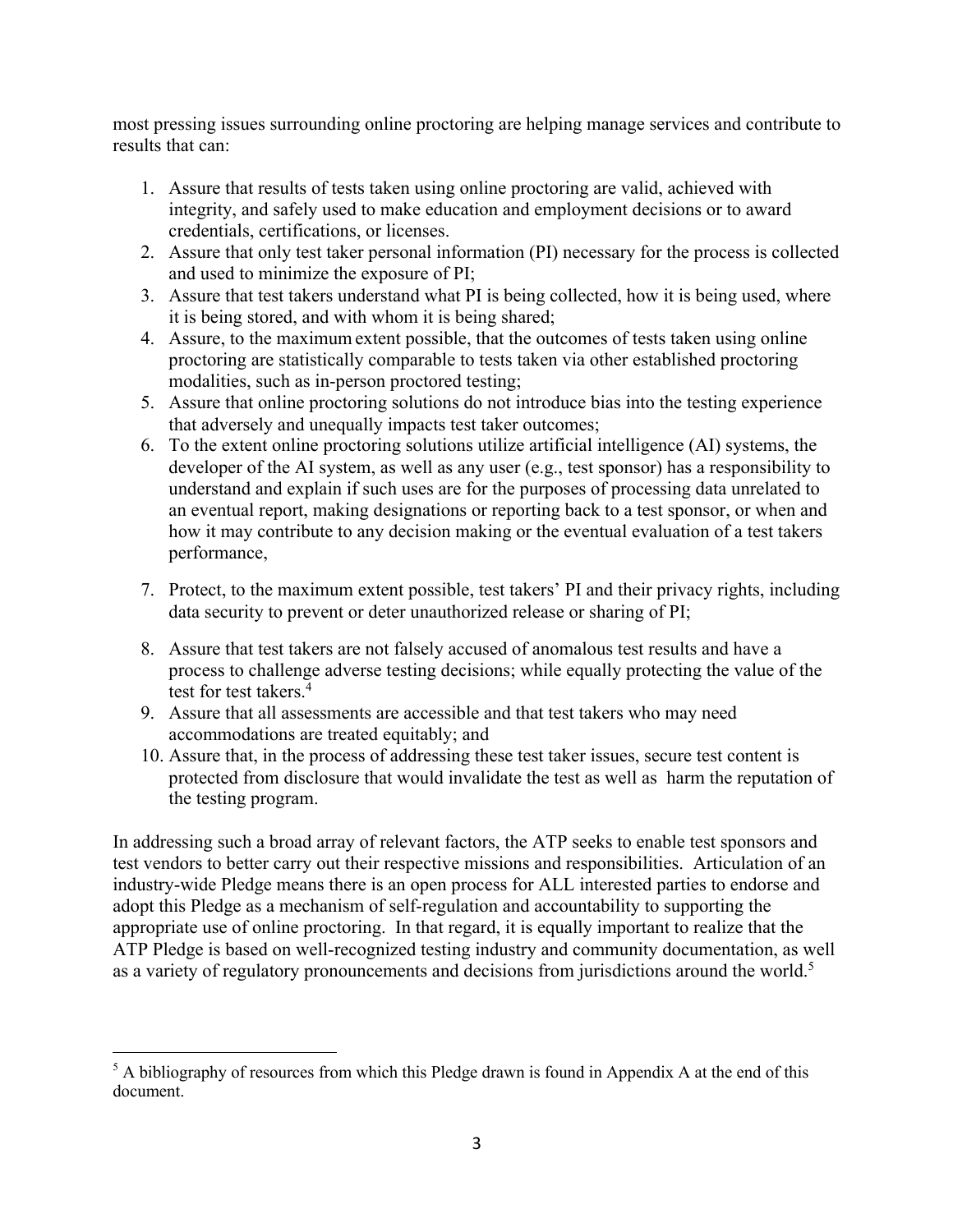#### I**. General Framework**

- 1. The ATP Pledge seeks to engage all testing industry and community members who provide and/or consume online proctoring services, <sup>6</sup> and is designed to establish a neutral and balanced evaluation perspective, free of any advantages to individual members or technologies.
- 2. The ATP Pledge centers on the interests of test takers, to safeguard test takers and to promote ethical test taker conduct, while seeking to provide the necessary balance to protect test content and program integrity.
- 3. The ATP Pledge represents a series of foundational best practices and guidance related to online proctoring services, independent of any preferences for particular solutions or business models; accordingly, some components of the Pledge may not be relevant to each proctoring service provider or end user.
- 4. The ATP Pledge can be used by every provider and consumer of online proctoring services (i.e., proctoring service providers and test sponsors and test delivery/ administration vendors); while the ATP Pledge is voluntary in nature, it is intended to encourage the testing industry to adopt comprehensive self-regulatory practices adhering to the components of the ATP Pledge.
- 5. The ATP Pledge seeks to provide the means for all parties involved in the delivery of an online proctored assessment to demonstrate their respect for the rights of individual test takers and to provide a fair test process, as well as to build and maintain a relationship of trust with test takers when it comes to judging the fairness of the use of online proctoring in providing a secure test environment that protects test takers' personal information.
- 6. The ATP Pledge makes it clear that proctoring service providers are responsible for educating users about available mechanisms by which the user may customize exam settings that provide the needed level of exam security without compromising test-taker privacy.
- 7. The objectives of the ATP Pledge are to:
	- a. protect the fundamental rights of each test taker, including privacy rights;
	- b. establish the parameters for assuring that every online proctored assessment is fair and equitable for each test taker;
	- c. provide a baseline for assuring that every online proctored assessment delivers meaningful and trusted results to test takers and the public, while protecting test content security and the integrity of each testing program;

 $6$  Online proctoring is a delivery model where proctors remotely manage and supervise test takers (i.e., test takers and proctors are not physically at the same location as with in-person testing), in most cases requiring an Internet connection, secure browser, microphone, and a general purpose webcam. Test takers may take the assessment in any suitable environment, including at home, but monitoring the testing event is accomplished primarily using video streaming and remote support methods, such as a remote administration and/or form of automated decision-making/artificial intelligence (AI). The term "online proctoring" is used to emphasize that the test is proctored over the Internet, which therefore aligns with test takers' understandings and preferences. In some cases, test takers are observed by a remote human proctor, while in other cases, test takers are recorded for potential later human review.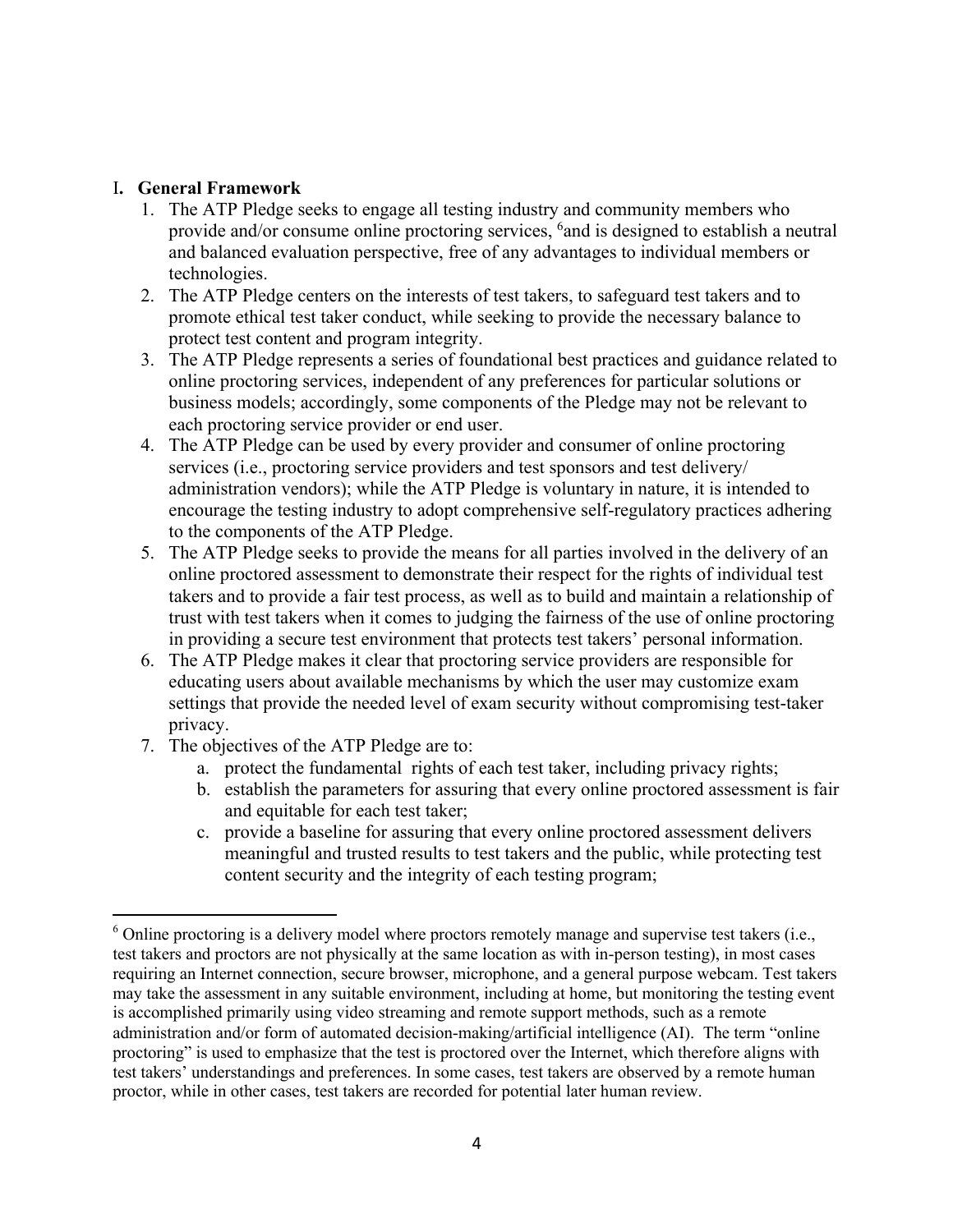- d. enable any online proctoring provider, including resellers of services, to evaluate how to adopt the ATP Pledge; and
- e. enable each user of online proctoring services (e.g., test sponsor, test administrator) to evaluate the level of adoption of any proctoring service provider with the ATP Pledge as a means to learn how to responsibly deploy remote proctoring solutions.
- 8. The ATP Pledge creates an expectation that an online proctoring service provider or a user of those services will conduct a careful evaluation of the Pledge to determine exactly how it applies to its business, products, and services.
- 9. The ATP Pledge applies internationally, independent of privacy and other laws in each jurisdiction, which testing organizations would have to follow.
- 10. Where online proctoring is used in the workplace, testing organizations are encouraged to follow the international standard ISO 10667:2020 (Assessment service delivery — Procedures and methods to assess people in work and organizational settings).
- 11. The ATP Pledge encourages all proctoring service providers to undergo third-party audits for compliance with security standards (e.g., ISO 27001, ISO 27701, SSAE 16, SOC 2 Type 1, SOC 2 Type 2) and to make the results of such audits available to users of proctoring services, and on a summary level, to test takers.7

# **II. Notice to Test Takers**

- 1. The owner of the online proctoring personal information (PI) needs to determine what PI is truly necessary for the testing process, in order to minimize the collection and use of PI.
- 2. The collector and the user of online proctoring data must collaborate in determining who has the responsibility to provide advance notices to each test taker in conformance with applicable law based on the categories of data being collected. Either entity may be responsible, but the involved testing organizations need to agree which of them will provide the advance notice for a given assessment, which determination must be in writing.
- 3. Advance notice must be given to each test taker (or to parents/guardians in the case of assessing minors)  $8$  by the responsible party determined above, covering the following information:
	- a. the precise types and categories of personal information (PI) that will be collected during the provision of online proctoring services;
	- b. a clearly defined purpose or purposes for which the PI will be used;
	- c. a clear statement as to with whom the PI will be shared;

 $<sup>7</sup>$  Such certification/attestation provides strong evidence of the technical and operational security</sup> employed by the testing organization. However, it would not be appropriate to make the complete audit results available to test takers, inasmuch as that information could be used to exploit any identified vulnerabilities and enable unauthorized access to the testing organization's systems and databases.

<sup>&</sup>lt;sup>8</sup> In assessing children under the age of 18 (e.g., educational testing K-12, certain admissions testing, clinical diagnostic testing), a testing organization may be required to provide notice to (or even obtain consent from) the child's parents/guardians). For ease of reference in the ATP Pledge, use of the term "test taker" is subject to this understanding regarding under-age test takers.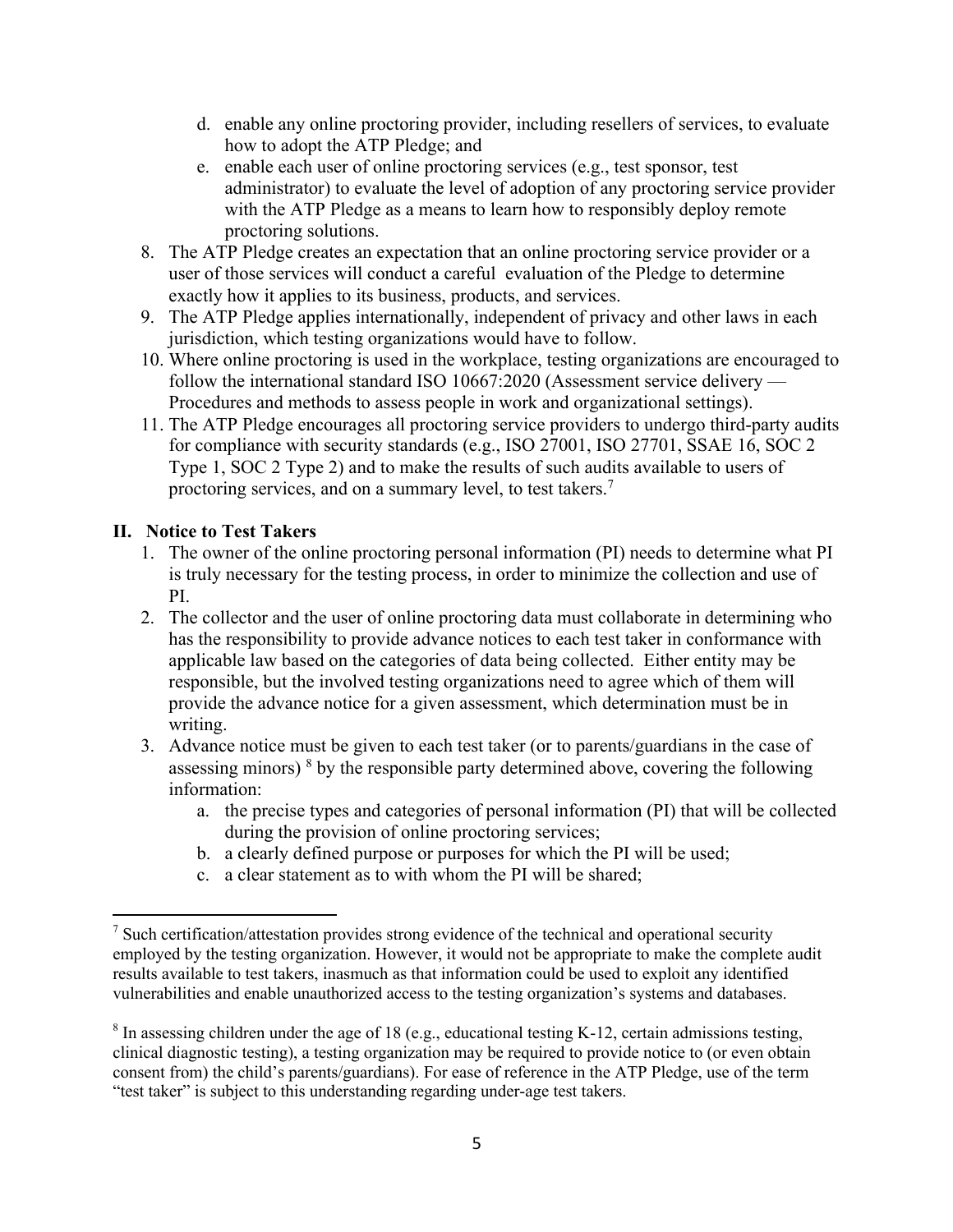- d. a clear statement as to where the PI will be stored and how long it will be retained;
- e. a clear statement of what security measures are in place to protect the PI;
- f. other information defined by relevant international/US federal and state laws and regulations (consistent with this Pledge), where necessary and appropriate; and
- g. to the extent an AI solution is being used, a clear statement that explains how it is used and how it operates so that test takers have this information prior to taking the test (see III I below).
- 4. Every online proctoring service provider and user of such services should explicitly include these advance notices within their respective Terms of Service, Terms of Use, Test Taker Agreement, or in its Privacy Policy cited in the Terms of Service/Terms of  $Use.<sup>9</sup>$
- 5. Related to such test taker notice, both the collector and the user of test taker PI must only use test taker PI in relation to the assessment purpose(s) articulated in IIIb. If any additional new purpose(s) arise, the involved testing organizations are expected to provide an updated notice to all affected test takers.
- 6. If the collector or user of test taker PI intends to use that data for research purposes or for product improvement purposes, such use must be communicated to test takers in the advance notice, even if such research will use anonymous and/or pseudonymous data.
- 7. Both the collector and the user of test taker PI are expected to make a commitment to each test taker not to sell any collected PI/derived PI from the online proctoring services; any deviation of this commitment must be disclosed in the advance notice. Using individual test taker PI to communicate information about a specific assessment or related future assessments to that test taker is not deemed to constitute a sale of data or use for a marketing purpose.
- 8. Each test taker is expected to be advised about his/her rights and responsibilities regarding the assessment, including the use of online proctoring, the process for obtaining technical support before, during, and following the online test event, and the details of a fair process for making complaints and appeals (e.g., re-scoring, re-testing, escalation).
- 9. In communicating such rights and responsibilities, the responsible testing organization also is expected to provide all necessary information related to the test takers' responsibilities for protecting the intellectual property rights of the assessment owner.
- 10. When online proctoring involves installation of monitoring software on the test taker's personal computer, the notice in subsection 3b (above) must disclose this, and the monitoring software must only be active during the test, and shall not collect data at other times; indeed, the test taker should be able to uninstall such software once the testing event is completed.

# **III. Use of Automated Decisions/Biometrics**

1. The use of automated decisions or forms of artificial intelligence (e.g.,

<sup>&</sup>lt;sup>9</sup> Advance notice requirements are often made available by testing organizations at the time a person initially registers for a test. Thus, the types of information (see points 4-10) covered in this section actually are shared with individual test takers well in advance of the testing event; furthermore, many testing organizations also repeat these notices before the test administration commences.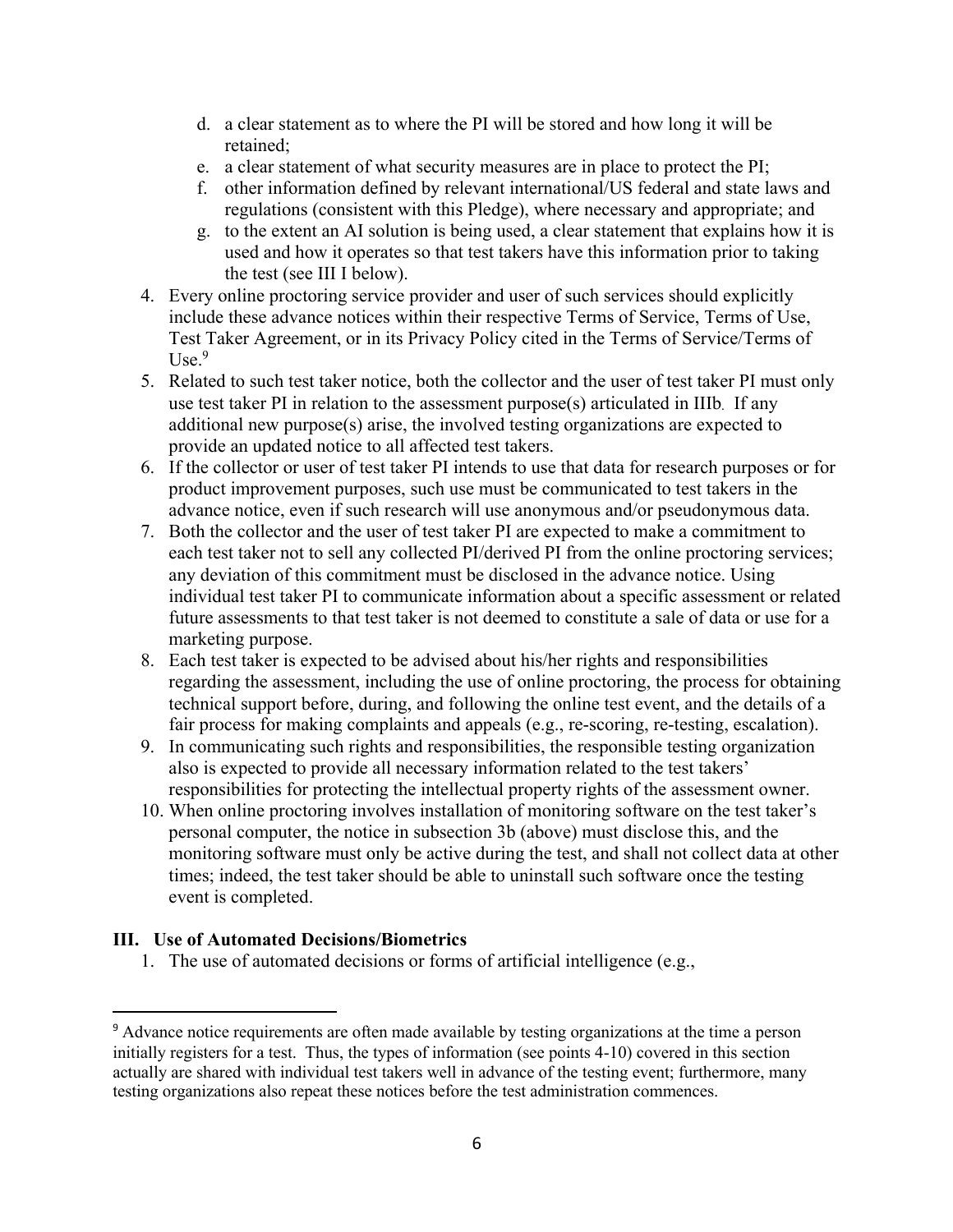machine learning, algorithms), biometrics<sup>10</sup> and software profiling combined with video/audio recording with online proctoring, must be transparent and accompanied by appropriate research (e.g., bias studies, empirical research, third-party validation) to support the decision and to document that bias and discrimination surrounding such use(s) have been adequately addressed.<sup>11</sup> Specifically, appropriate research using an adequately diverse and statistically significant sample size, is expected to be undertaken around the use of such software to ensure that the proposed use has been carefully vetted, internally or by third-party experts, with multiple validations across multiple trials for the purpose of minimizing or removing bias/discrimination against individual test takers. Suitable documentation about such research is expected to be available and shared with testing organizations (i.e., test sponsors, users/customers, test administrators) considering the use of biometrics, AI, and/or automated decision-making;

- 2. A testing organization should carefully evaluate the scope of the use of biometrics (e.g., facial recognition, voice recognition, and keystroke fingerprinting), or forms of AI systems as part of an online proctoring solution to determine what privacy impacts and/or repercussions may exist – to achieve these results a data privacy impact assessment should be performed. For example, if the use of a facial screen shot is merely to enable a comparison match of an ID with the individual test taker,  $12$  then such use does not involve the same privacy concerns as the use of facial or voice recognition or fingerprint analysis as part of an automated decision-making solution used during the test administration (e.g., profiling a test taker, making decisions about the test taker).
- 3. The testing organization that decides to use biometrics and/or AI systems, or the organization that employs biometrics and/or AI systems, must collaborate to determine which organization will provide full and adequate notice to each test taker, including the need to obtain appropriate consent from test takers for the collection and use of biometrics. Either entity may be responsible, but those testing organizations need to

 $10$  The use of artificial intelligence, which may include biometrics, is generally defined under applicable privacy laws, but covers such technologies as machine learning, software algorithms, artificial intelligence, deep data analytics, neural networks for profiling people (collectively defined in this Pledge as "AI"), any of which may be components of different types of online proctoring. The ATP Pledge seeks to assure that users of online proctoring providers AND test takers are informed about the use of any AI technology and the purpose of its use (e.g., to authenticate the test taker); the Pledge does not attempt to make any judgments about how any online proctoring provider should handle the use of such technology and the details of what information constitutes proper notices. Significantly, while the use of automated decision-making is not generally considered to be AI, test takers must also be notified about these uses and the purposes for their use.

 $11$  It should be clear that remote "live proctoring" and some types of video/audio surveillance performed without the use of software profiling does not constitute automated decision-making; in these setting the online proctoring service is serving the same function as in-person test proctoring. Consequently, no research is required related to these non-automated decision situations.

 $12$  When the testing organization is comparing a photo ID presented by the test taker at the time of the test administration with the photo ID uploaded by the test taker when s/he registered to take the test, that action merely provides an assurance that it is the same individual. That use is not the same purpose as other AI software (e.g. facial recognition) used as part of the assessment (e.g., profiling).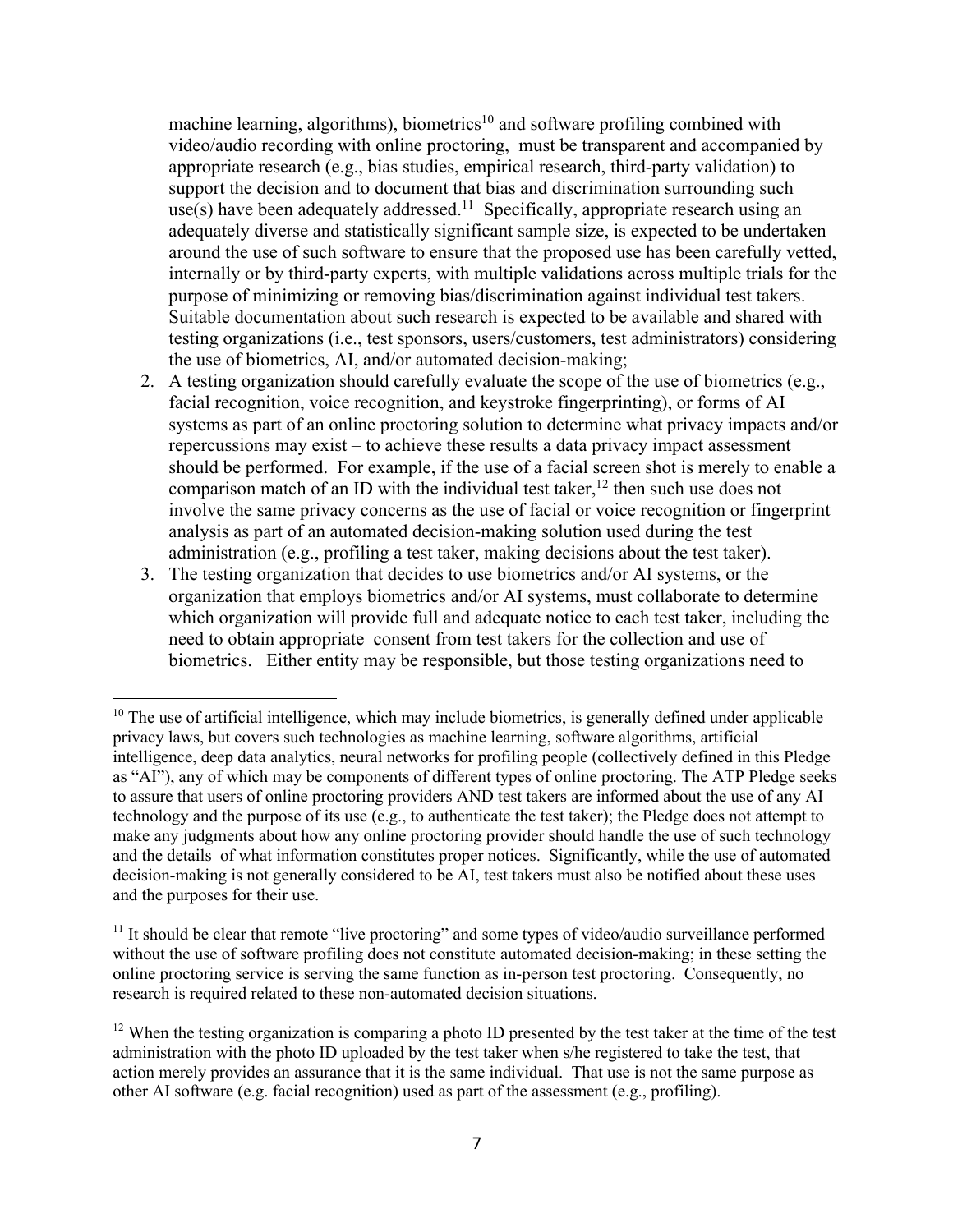resolve which of them will provide the advance written notice expected under II2b and II3g.

- 4. The responsible testing organization (see above) also is expected to determine the scope of the privacy notice regarding the use of biometrics and/or AI (see II2b and II3g).
- 5. Details on the use of biometrics and/or AI must be shared with each test taker. To the extent that any form of automated decision-making is utilized, the responsible testing organization also should provide reasonable and adequate information to enable the test taker to understand what automated decision-making (or biometrics) will be used and how it will be used for: (i) test administration; (ii) test scoring; and (iii) identification of test irregularities that may be deemed to constitute evidence of cheating on the assessment.<sup>13</sup> The responsible testing organization also needs to provide information on the steps it takes to eliminate bias/discrimination against individual test takers. The information covered in this section III5 is expected to be part of the test taker notice (see II2).
- 6. Related to the use of automated decision-making, including as part of the use of biometrics, the organization responsible for determining the use of that technology should carefully consider when and how any such use will be subject to human review, as well as who will have access to these images and recordings, including the establishment, documentation, and implementation of procedures governing when and how such human intervention occurs, how an individual may appeal to have an automated decision considered by a human reviewer (where not part of the standard review process), and what protections are in place to provide assurance that a final decision about a test taker is made after human involvement, not solely through the use of biometrics and/or automated decisions.
- 7. If a video/audio recording of a test taker is made as part of the online proctoring (regardless of whether it is combined with AI or not), the responsible testing organization must establish, document, and implement procedures to allow an individual test taker to request access to those records<sup>14</sup> and, where appropriate, deletion of them (see V, PI) Retention). The information covered in this section III6, including the purpose of the video/audio recording and how it may be used in any decision-making about test takers' outcomes, should be part of the test taker notice (see II2).
- 8. If the online proctoring service provider makes changes to its platform or service, it is expected that these changes will be communicated timely to any test sponsor or testing vendor that is using these services. While it may not be appropriate to communicate directly with test takers, the test sponsor (or testing vendor using proctoring services f its contract requires it) should consider posting a form of release or update notes available on their public webpages. With the rate of change of technology, an assumption should

<sup>&</sup>lt;sup>13</sup> In the process of disclosing reasonable and adequate information about the use of biometrics and/or automated decision-making technology, a testing organization is not expected to release any IP or other proprietary information.

<sup>&</sup>lt;sup>14</sup> Providing access to, or even a copy of, applicable video/audio recordings is a decision for the individual testing organization, based on applicable privacy laws/regulations. If access to such a recording is given, the testing organization will want to take appropriate steps to protect the security of the test content and process.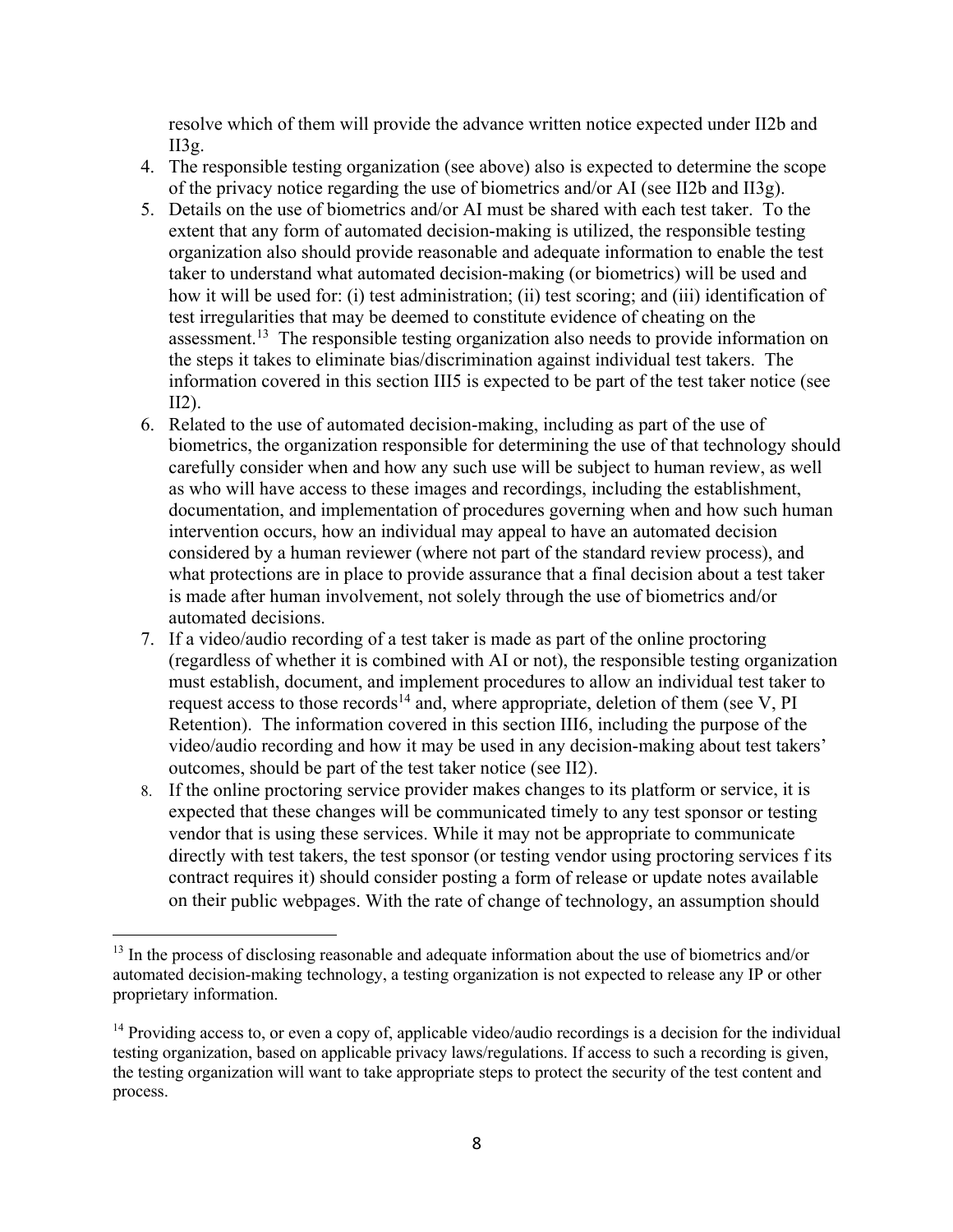not be made that an online proctoring service is static and that from one year, or one testing event, to the next, the capabilities or limitations of a platform or service remain exactly the same.

#### **IV. Decisions about Test Accommodations**

- 1. All parties involved in the delivery of an online proctored assessment need to seek to assure that every individual is provided with equitable and fair access to take an assessment.15 Consideration should include establishing a fair way in which individuals with disabilities and/or varying abilities can take assessments, how individuals are able to honor religious or cultural belief systems (e.g., a candidate who wears religious attire or requests monitoring from a proctor of a certain identity).
- 2. Other issues, such as where a test taker has a limited environment in which to take a test (e.g., a room with others present), or where the individual is without access to high-speed bandwidth, do not qualify as legal "disabilities" that require accommodation, but testing organizations should be cognizant of, and take appropriate steps to solve for, these limitations.
- 3. As with all testing situations, it shall be the responsibility of each test taker to provide the online proctoring service provider or the proctoring service user (e.g., test sponsor, institution, or test administrator) with the information necessary to support a requested accommodation. Such a request for accommodation is usually expected to be given at the time the individual registers to take the test (or registers for the certification or educational institution or program associated with the test), which request will be reviewed by the test sponsor (see IV3).
- 4. The test sponsor usually has the initial responsibility to determine which accommodations are valid and appropriate for a specific online assessment; only the information required to fulfill the accommodation should be shared with the test administrator and the online proctoring service provider.
- 5. The test administrator/proctoring service provider needs to coordinate with the test sponsor and test administrator to establish, document, and implement procedures to address how to resolve test taker requests for an accommodation, whether the requested accommodation is already a validated option, or if the requested accommodation has not been previously validated, to assure that such request is fairly considered. Those testing organizations need to articulate clearly such procedures, which determination shall be in writing.
- 6. The test administrator/proctoring service provider needs to coordinate with the test sponsor to establish, document, and implement procedures to enable each individual test

<sup>&</sup>lt;sup>15</sup> In many assessments, the remote proctoring component is not a limiting factor, so there is no additional burden on the proctoring service provider to provide accommodations that are distinct from those provided for a particular assessment itself. Indeed, the use of remote online proctored assessment previously has been considered an accommodation for an in-person paper-based test. Indeed, online proctored systems are more user-friendly, or have the potential to be more user-friendly, to meet the accommodation needs of the test taker than the typical testing center. And many test takers who need such accommodations likely have already had their homes and computer systems modified to help them work or study at home, as well as to take tests.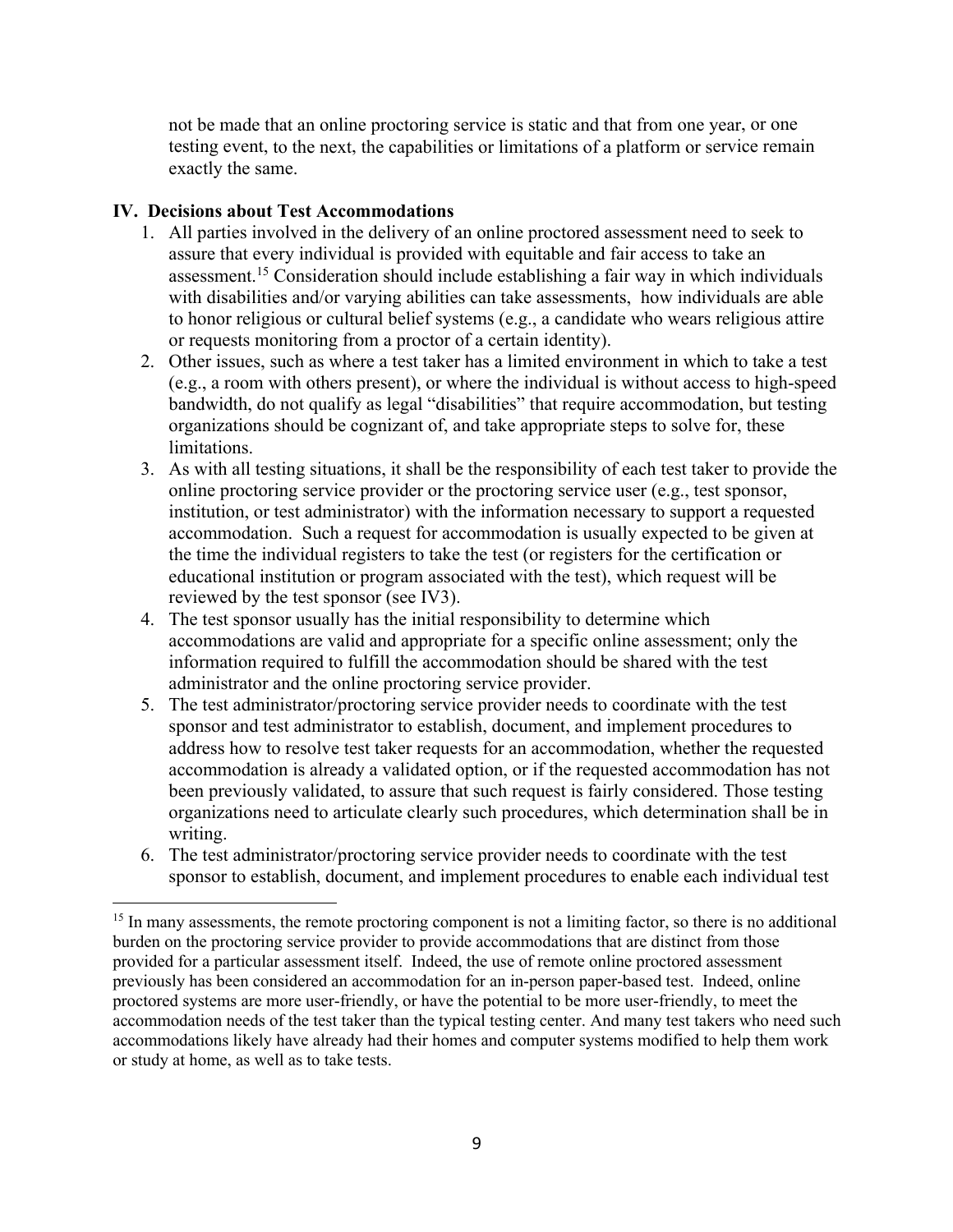taker to request an accommodation and receive a response, which information shall be covered in the advance notice to test takers (see II3). Those testing organizations need to resolve clearly which of them will provide the advance notice of these procedures to test takers, which determination shall be in writing.

- 7. A written response to the test taker's request for accommodation must be provided in a reasonable and timely manner (e.g., prior to the testing event); provided, however, that if a request for accommodation is made at the time of a test administration/event, the response may not be possible in time for the test taker to take the assessment as requested. In such cases, the test taker must be informed if the test administration will be rescheduled or what other options are available.
- 8. Proctoring providers are encouraged to solicit the support of third-party experts and auditors to provide accommodations and/or alternative assessments for test takers as needed.

# **V. Decisions about Testing Irregularities**

- 1. The online proctoring service provider is responsible for coordination with the test owner/sponsor and the test administrator to identify what irregularities (i.e., any deviations to standard test administration of that assessment) <sup>16</sup> are capable of being identified by the online proctoring service, including through the use of automated decision-making software and/or video/audio recording, and the established process for reviewing and/or addressing those irregularities.
- 2. When human remote proctors are used, the online proctoring service provider is responsible for assuring that every proctor assigned to the specific assessment has been trained on appropriate application of the services in conformance with the established guidelines and the service provider's own customer service policies and procedures. (see  $IX$ ).
- 3. Consistent with the final decision as to anticipated irregularities associated with a given assessment, to the extent human proctors are utilized for observing the assigned test taker(s), with or without the assistance of automated decision-making, they should be provided with documented steps for flagging and recording testing irregularities and communicating that information for the test event to the test sponsor/test administrator.
- 4. The online proctoring service provider and the test owner/sponsor organization need to agree on the data and metrics that will be provided as part of agreed reporting processes, which determination shall be in writing; the service provider should document for the test owners/sponsors what audit processes it has in place to validate individual compliance with these standards/requirements.
- 5. In responding to questions from the client/user about a collated report of test irregularities, the online proctoring service provider is expected to cooperate with the client/user to provide proctor reports as they have agreed, including where appropriate,

<sup>&</sup>lt;sup>16</sup> The term "test irregularity" is historically an ambiguous one, often referring to a violation of a test security rule, in other instances referring to the loss of power, or even getting sick on the keyboard. For the purposes of the ATP Pledge, the term "irregularity" means both a disruption of other normal test administration processes and not in accordance with designated security/privacy procedures.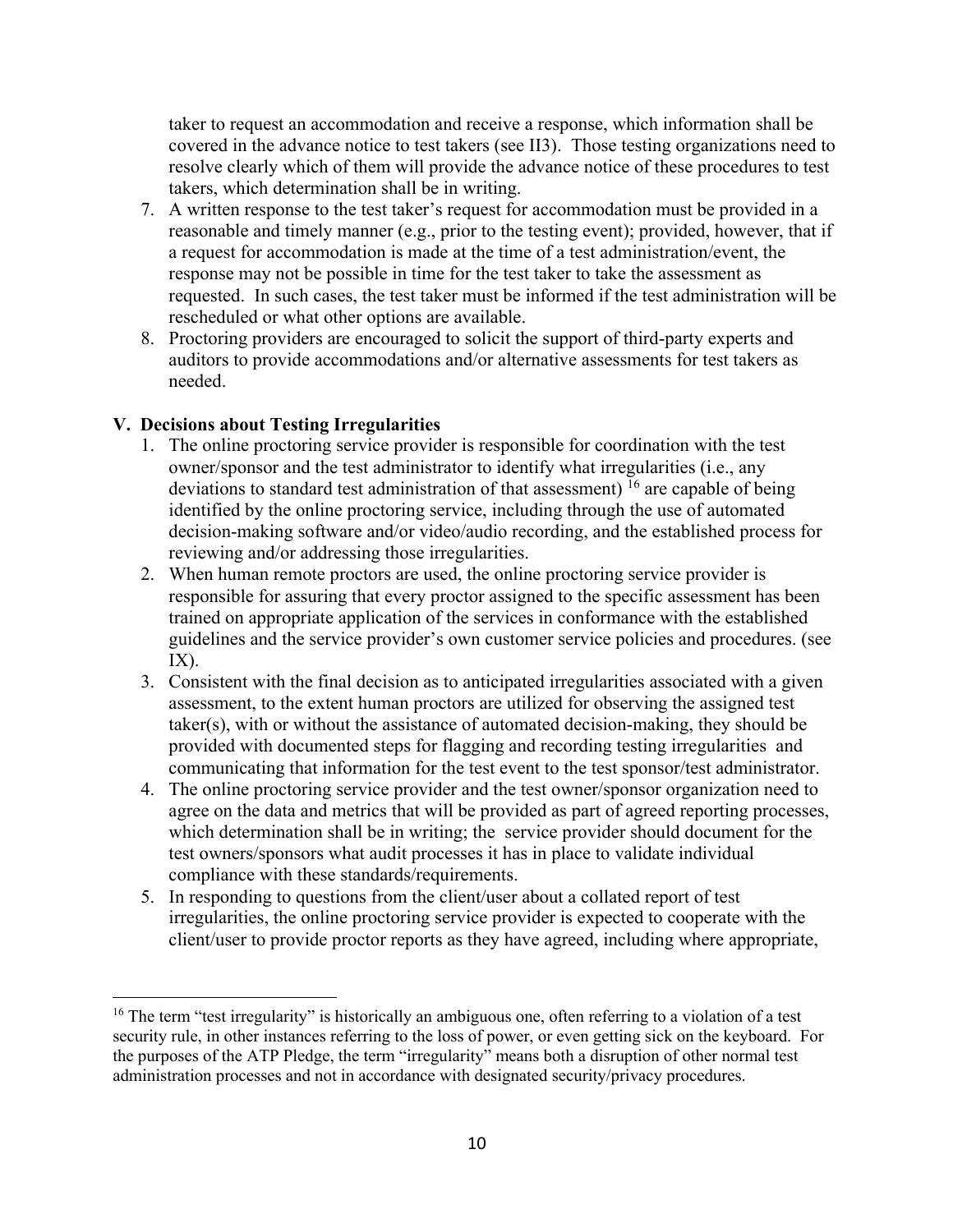having access to the video/audio recording of a test taker whose conduct has been flagged for irregularities or identified as potentially cheating.

- 6. The test owner/sponsor should have an established process for making any final determination as to the existence of an irregularity, as well as determining the sanction or penalty that is proposed for the individual test taker related to the irregularity. A test taker must be given appropriate notice of any adverse determination, as well as the procedures for challenging such adverse determination.
- 7. The test owner/sponsor, or in some instances the test administrator, must develop, document, and implement uniform fair procedures for a test taker to challenge a determination of a test irregularity and/or adverse decision. In a situation where the irregularity has been determined in whole or in part on the basis of a video/audio recording, the test owner/sponsor is expected to make arrangements to share a copy of the recording with the test taker, taking appropriate steps to protect the privacy rights of other test takers and/or the proctor, as well as protecting the secure test content from exposure.

# **VI. Protection of Test Taker PI and Test Results**

- 1. Each testing organization involved in the online proctoring of test takers needs to take appropriate steps to assure the security of test takers' PI, including video/audio recordings, as well as of test data (e.g., test scores, reports, credentials). Depending on the type and circumstances, test data may not be test taker PI but is nevertheless confidential information that must be protected by each testing organization.
- 2. Each testing organization involved in online proctored assessment must have in place a written security plan ("Security Plan") to identify how it will manage the security of its products and services, networks, platforms, communications protocols, and databases, whether internal or remotely hosted. <sup>17</sup> For a proctoring service provider, its Security Plan must also include a detailed protocol to prevent a possible breach of data, and how the provider will respond in the event a breach does occur.
- 3. Only the minimum test taker PI necessary to support the effective administration of testing services should be collected, shared, or stored by the testing services provider
- 4. Access to test taker PI should be limited to those (e.g., employees, contractors) who have a need to know and be protected with appropriate authentication and authorization measures set out in the Security Plan.
- 5. Each testing organization that handles PI and confidential test results should implement appropriate encryption technology, including a key management system, to assure that all relevant data is protected while data is at rest (e.g., stored) or in transit (e.g., exchanged between two parties).
- 6. Each testing organization involved in an online proctored assessment should apply appropriate technical and operational security measures in protecting PI and test results. Testing organizations should consider use of ISO 27000 *et seq*., including the certification option of ISO 27001, as well as the privacy certification extension found in ISO 27701, or the use of a SOC 2 Type II audit accreditation for protection of their

<sup>&</sup>lt;sup>17</sup> The ATP recognizes that a written Security Plan for online proctoring is likely to include different products and services than those used for in-person testing. The Pledge does not cover what specific topics should be covered in this Security Plan because that information will be different for each service provider.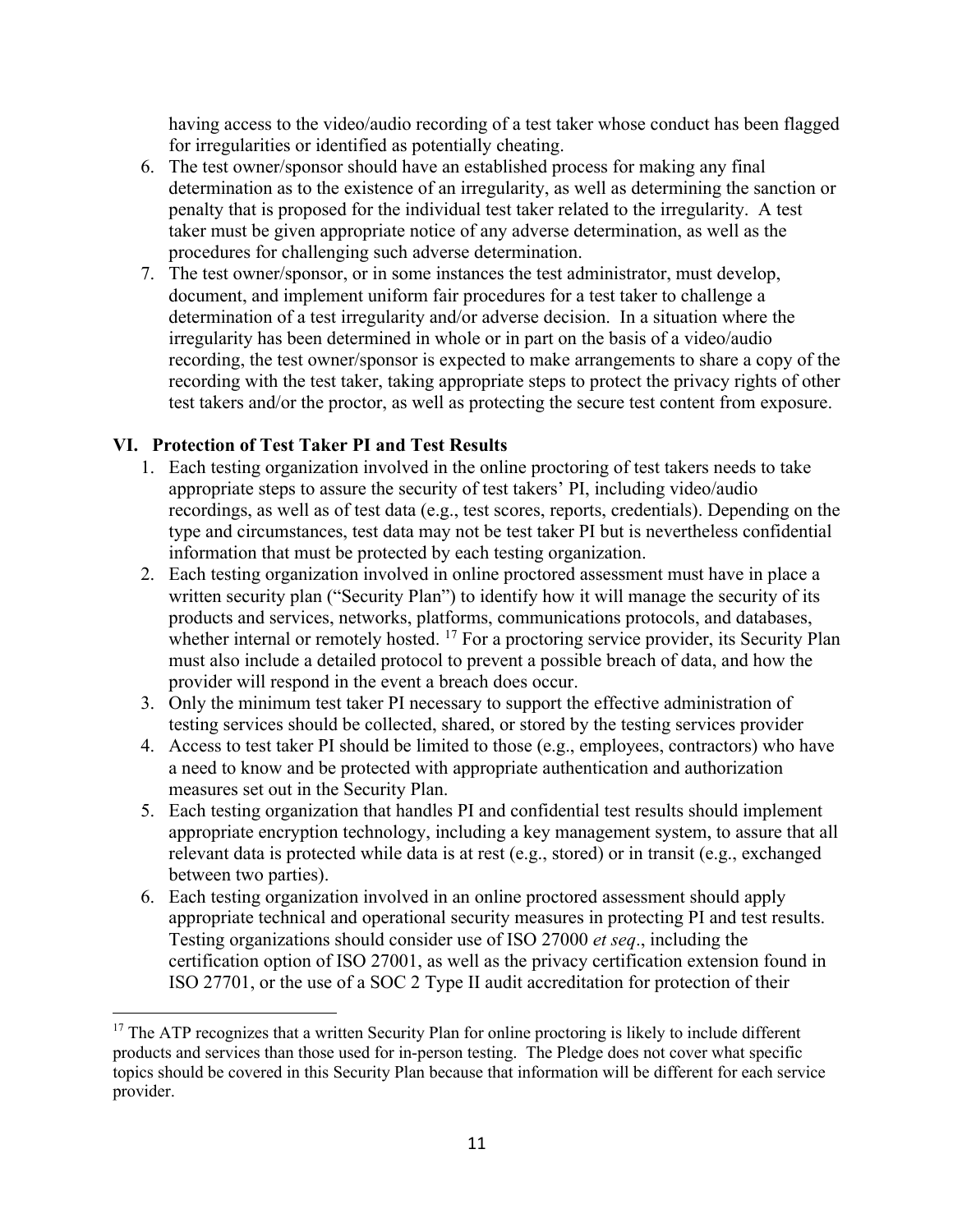systems, platforms, and databases.<sup>18</sup> Each testing organization and proctoring provider is strongly encouraged to obtain an external, independent third-party audit of its security measures and to publish the results of such an audit or certification.

- 7. As part of its technical and operational security measures, each testing organization involved in an online proctored assessment should consider the need for physical security measures, as well as the use of well-configured firewalls and other network/server security measures, rigorous patch management procedures, strong passwords, two factor authentication, periodic checks to review who has access to data, and other methods of limiting access to PI and confidential test data.
- 8. The online proctoring service provider is expected to limit the use of test taker PI to the maximum extent possible; as part of such limitation, each proctor is expected to sign a written non-disclosure agreement committing the proctor to protecting the security and confidentiality of test taker PI and confidential data.

# **VII. Handling a Data Breach**

- 1. As a further component of its Security Plan, each testing organization involved in the use of online proctoring must have in place a written incident response plan ("IRP"), to identify how it will handle and respond to a data breach (i.e., an unauthorized disclosure or use of test taker PI or other confidential data whose security is protected under section  $VI$ ).<sup>19</sup>
- 2. Each testing organization is expected to have documented and tested its IRP to assure that it functions in the intended manner, which IRP should be maintained on a periodic basis (at least once a year).
- 3. In the event of a suspected breach of PI and test data under its control, a testing organization is expected to conduct a forensic investigation to determine if a breach occurred and what data was compromised (e.g., whether any test taker PI was accessed or stolen).
- 4. In the event of a confirmed breach, the testing organization that was breached must give notice to the impacted test sponsor(s) promptly, usually within 48 hours after an actual breach of PI is confirmed, so the test sponsor can take steps to determine if the breach affected test taker PI and, if so, what breach notification laws/regulations must be followed. The testing organization responsible for a database of test takers' PI that is breached is likely to have a legal obligation to notify the relevant regulators and is expected to notify all affected test takers in a timely manner if their data is exposed or leaked in an identified and unencrypted form.
- 5. In the event of a confirmed breach, the testing organization that was breached must promptly take all necessary steps to remedy the cause of the breach to assure it has returned to a secure infrastructure.

<sup>18</sup> *See* ATP Privacy in Practice Bulletin #7: Security Standards and the Assessment Industry (ATP, 2020) for more information on ISO 27001 and SOC 2 in the context of the assessment industry.

<sup>&</sup>lt;sup>19</sup> Much as with a written Security Plan, an appropriate IRP for use in online proctoring may differ from one used by in-person testing organizations. Accordingly, the ATP Pledge does not dictate the contents of the IRP (see fn. 17).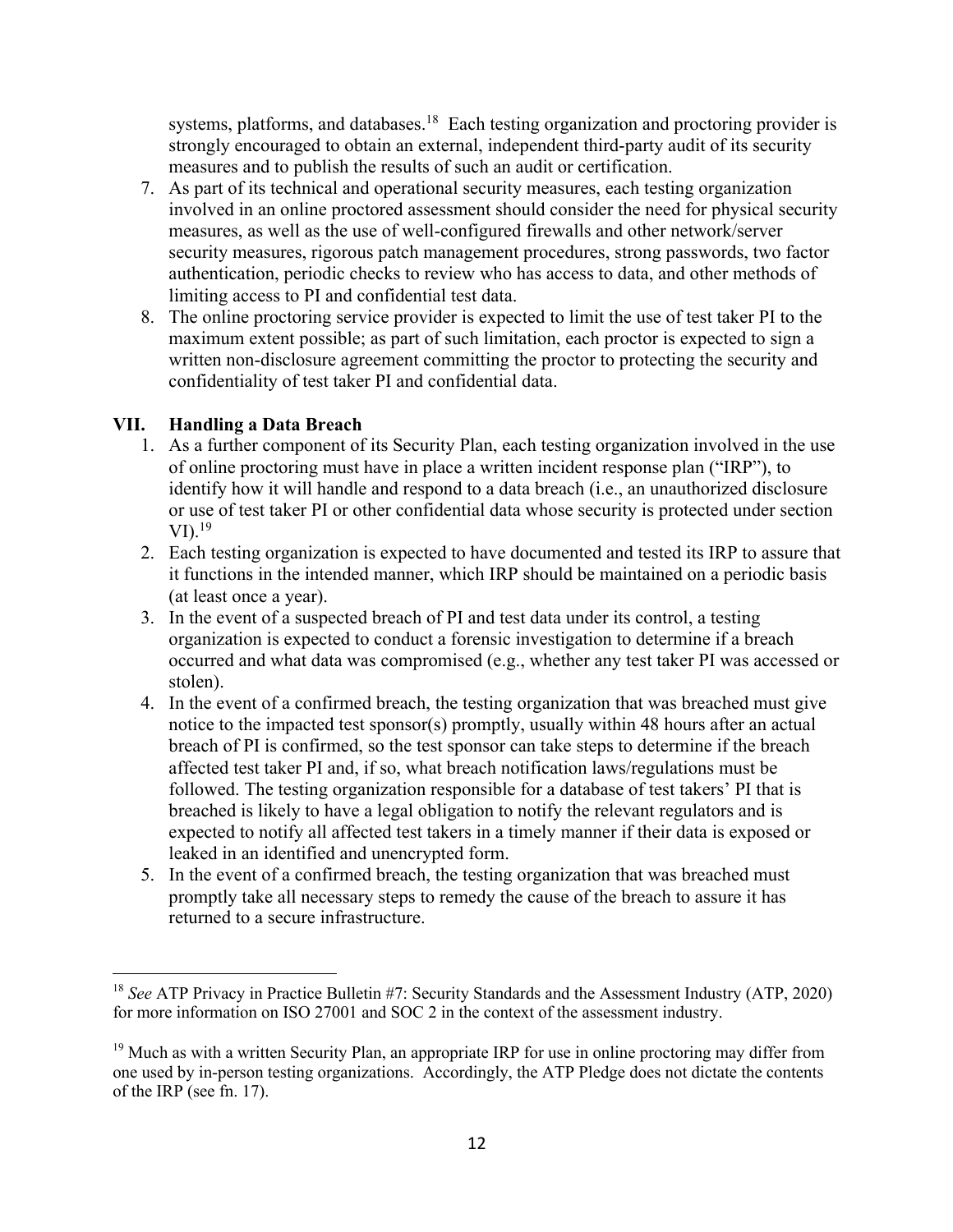6. In the event of a confirmed breach, the testing organization that was breached must promptly take steps to update and modify as necessary its Security Plan in order to minimize and avoid future security incidents/breaches, including informing its customers of such changes to its Security Plan and/or IRP.

# **VIII. PI Retention Policy**

- 1. The testing organizations involved in using/providing online proctoring services for a given assessment must coordinate on the establishment, documentation, and implementation of a policy addressing how long any test taker PI collected and used, and, for the services including video/audio recordings, how long some or all of those recordings are expected to be retained. While the needs for such PI may vary from organization to organization, a coordinated policy ensures that all of the involved testing organizations are aware of how PI is used throughout the process, and what retention time frames apply in each situation. The retention policy needs to recognize that test taker PI, including video/audio recordings, should not be retained any longer than necessary, which will be based on a justification for the retention period(s) chosen.
- 2. The retention policy also needs to take into account that the relevant appeal process for test takers may require that the relevant PI must be retained until the expiration of such appeal process. Otherwise, the necessary data may not be available for use by the testing organizations in making a test decision, or to the test taker to challenge such a decision.
- 3. After the applicable retention period has expired, the testing organization is expected to deliver the encrypted data to the user, or to delete or destroy, to the extent required by applicable law or regulation, the relevant PI promptly and irrevocably.
- 4. The information on the applicable retention policy is expected to be part of the test taker notice (see II2b).

# **IX. Human Proctor Training**

- 1. The user of an online proctoring service must have a written agreement with the vendor covering all necessary terms and conditions, including a requirement that human proctors be trained appropriately for the particular category of assessment, where applicable, as well as to assure that all proctors are covered by non-disclosure/ confidentiality provision, or have undergone any required background checks and fingerprinting that may be required by the testing organization.
- 2. The online proctoring service provider is expected to assure that each proctor receives training as appropriate for its technology/methodologies in order to assure that all human proctors are trained on a common standard protocol, appropriate for a particular test, which should include, to the extent applicable, the following areas:
	- a. setting up a test taker's computer system and all necessary software, or troubleshooting set-up problems experienced by the test taker, or verifying if the test delivery vendor has completed the set-up of the test to be delivered on the test taker's computer in the testing event; $^{20}$

 $20$  In some remote proctoring settings, the technical specifications required for the test taker's computer are shared with each individual test taker in advance; in such settings, there is no set-up required by the human proctor, although the proctor may have to verify that the test taker's computer is set up properly.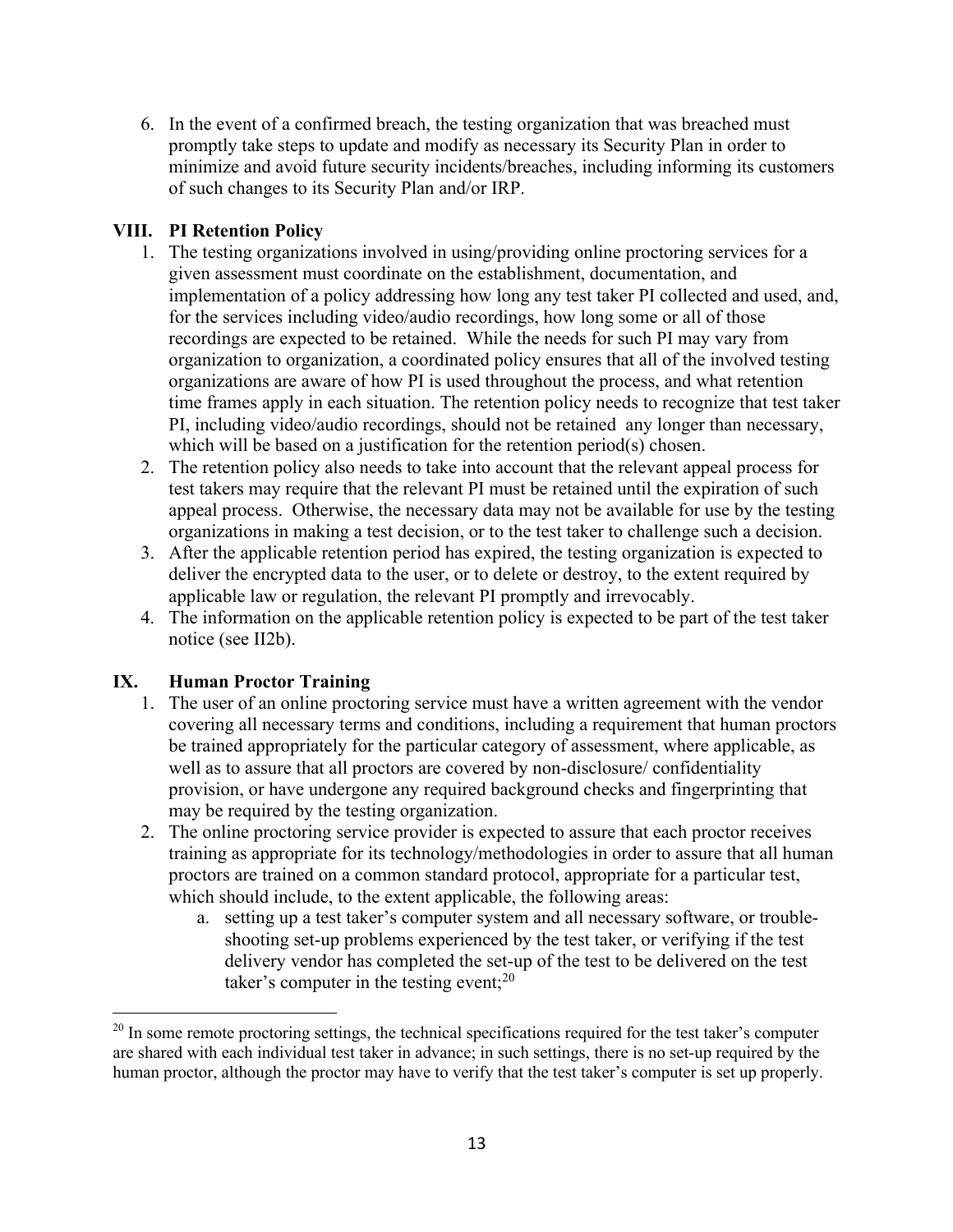- b. confirming the identity of the test taker and assuring that the test taker is provided the intended test;
- c. is familiar with all operating procedures and policies in order to provide all relevant instructions and information regarding the ability to provide appropriate responses to issues that a test taker may raise during the testing session, especially questions about test taker accommodations and/or privacy concerns.
- d. auditing the functioning and activation of any video/audio recording throughout the test;
- e. helping to troubleshoot any technical issues that may arise during the testing session;
- f. managing, responding to and reporting all incidents (e.g., irregularities misconduct, disruptive behavior, incidents that impact standardized and fair test administration of each particular test), and completing an incident report and providing the report to the service provider or test sponsor, as instructed; <sup>21</sup> and
- g. understanding the applicable procedures for transferring a test taker to another human proctor during a testing event.
- 3. During the test administration, the proctor should, at a minimum:
	- a. continuously monitor test taker behavior;
	- b. pay close attention to the test taker and the testing environment to ensure there is no unauthorized access to prohibited items.
- 4. During a test, the proctor should not engage in any activities unrelated to his or her duties in administering and proctoring the test. Engaging in unrelated behavior increases the risk of missing test irregularities, which could invalidate results for the test being administered, or even distracting the test taker.

<sup>&</sup>lt;sup>21</sup> Trained proctors, when assisted by use of a video record of an online test, are in a position to verify strange, unexpected, or unfair circumstances that can negatively impact a test taker. In fact, proctors often speak up for test takers that provide a benefit to the test takers in the session, as well as report test irregularities.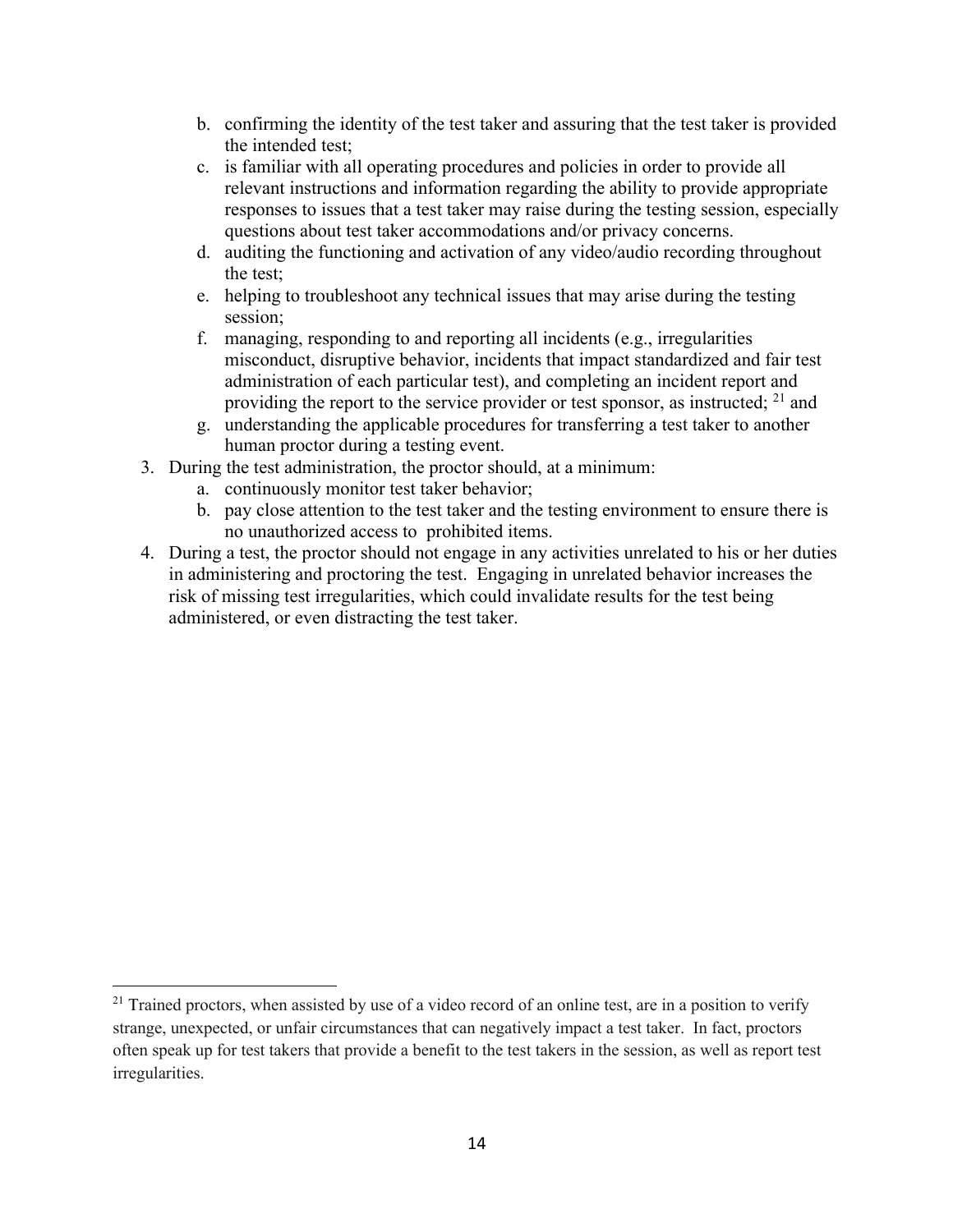#### **Appendix A Bibliography**

ISO 10667-1:2020 Assessment service delivery — Procedures and methods to assess people in work and organizational settings — Part 1: Requirements for the client

ISO 10667-2:2020 Assessment service delivery — Procedures and methods to assess people in work and organizational settings — Part 1: Requirements for the service provider

Standards for Educational and Psychological Testing, American Educational Research Association, American Psychological Association, National Council on Measurement in Education (2014).

Rights and Responsibilities of Test Takers: Guidelines and Expectations, Joint Committee on Testing Practices of the American Psychological Association (2000).

Code of Fair Testing Practices in Education, Joint Committee on Testing Practices of the American Psychological Association (2004). https: asha.org/policy/rp2004-00195, as downloaded on January 19, 2021.

"Proctoring Best Practices," Association of Test Publishers and National College Testing Association (2015).

"Operational Best Practices for Statewide Large-Scale Assessment Programs (2nd edition)," Security (Chapter 8), Technology-based Assessments and Technical Support (Chapter 15), and Assessment of Special Populations/Accessibility for all Learners (Chapter 19), Council of Chief State School Officers and Association of Test Publishers (2013).

Handbook of Test Security, Wollack, J.A. and Fremer, J., Routledge Publishing (2013).

"EU General Data Protection Regulation Compliance Guide," Association of Test Publishers (2017).

Privacy in Practice Bulletin # 2: What is Personal Data in Testing? (ATP, 2019).

Privacy in Practice Bulletin #3: Obligations of Processors in Assessment Services (ATP, 2019).

Privacy in Practice Bulletin #4: Deletion Request From a Test Taker (ATP, 2019).

Privacy in Practice Bulletin #5: Breach Management: Step 1- Preparation (ATP, 2019).

Privacy in Practice Bulletin #7: Security Standards and the Assessment Industry (ATP, 2020).

Privacy in Practice Bulletin #8: Privacy By Design And By Default - Demystified (ATP, 2020).